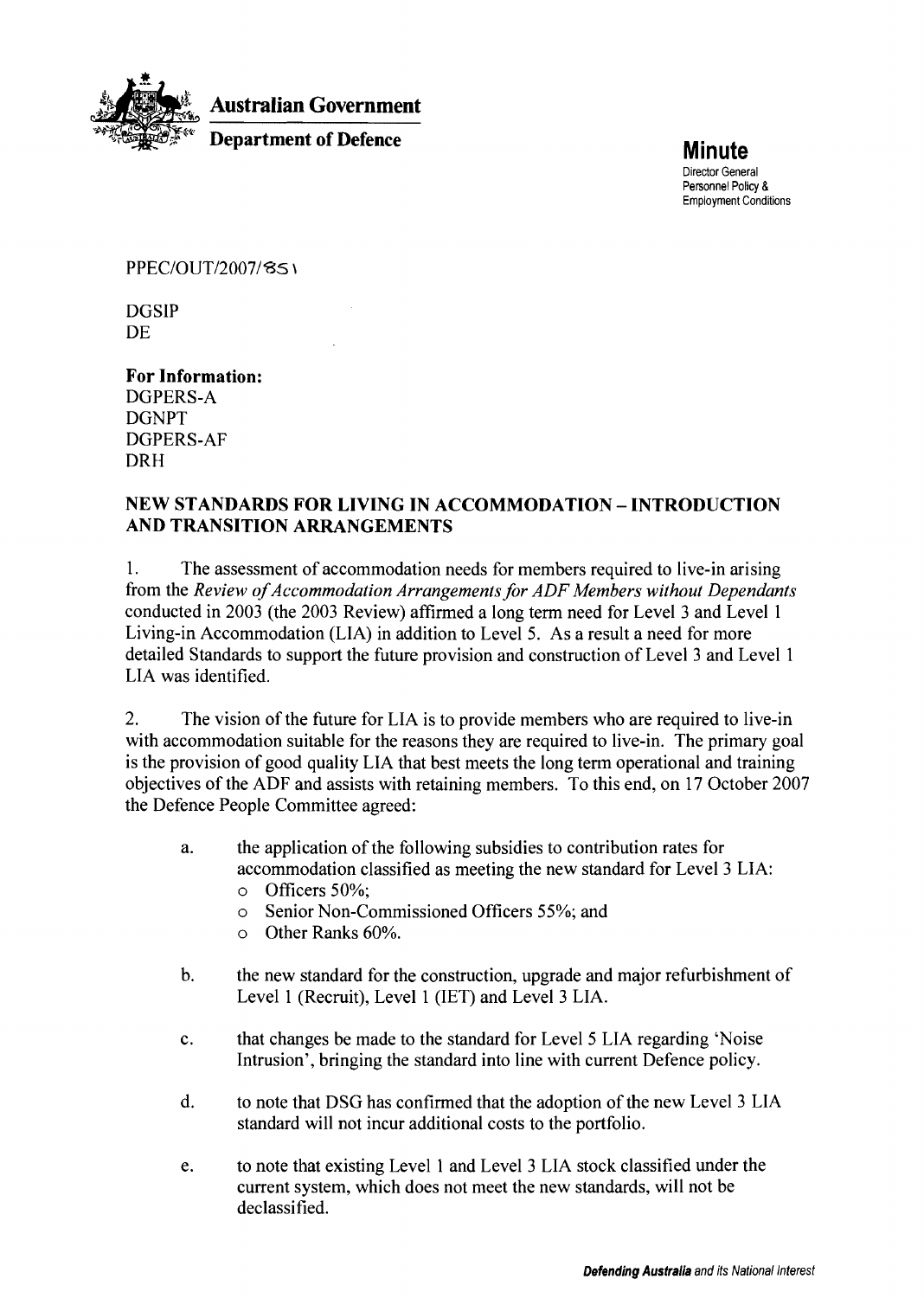3. Work is currently underway to draft amendments to the ADF Pay and Conditions Manual (PACMAN) required to formally enact the DPC's decision. However, in the interim any action in regard to the construction, maintenance or classification of LIA should be taken in line with the requirements as set out in this minute.

4. The new Standards to be applied for the construction, upgrade and major refurbishment of LIA are attached. To avoid confusion with current standards which are classified as levels 1,2, 3,4, and 5, the new standards will be referred to as follows:

- **Permanent** (currently Level 5)
- $\bullet$ **Training** 1 (the new "Level 3")
- $\bullet$ **Training 2** (the new Level 1 (IET))
- $\bullet$ **Recruit** (the new Level 1 (Recruit))

5. Existing accommodation which meets the requirements of the new Standards should be classified in accordance with these Standards. Existing accommodation classified as levels 1, 2, 3, 4, or 5 under the current Standards, which does not meet the requirements of the new Standards, is to retain its classification under the current system. Any major refurbishment or upgrade of existing buildings or any new accommodation to be constructed is required to comply with the new Standards. It is expected that the amount of LIA classified under the current Standards will decrease as newly constructed, upgraded or refurbished accommodation is introduced under the new Standards. During the transition period, LIA classified under both the current and new Standards will be considered to be suitable accommodation.

6. **It** should be noted that the new Standards have been developed to address particular operational and training requirements and do not address uses such as transit and short term visits, or surge requirements on exercise/preparing for deployment. Currently members requiring accommodation for these purposes may occupy accommodation of any level as available, including shared rooms, camps and tents for surge.

Should you have any *gueries* regarding the new Standards for LIA, the contact  $7<sub>1</sub>$ officer is Miss Tracy Bassett, phone 61272446, email tracy.bassett1@defence.gov.au

S. Grzeskowiak DGPPEC Personnel Policy Employment Conditions

BP 33-3-002 Tel: 6217 2358 **\$0** Dec 07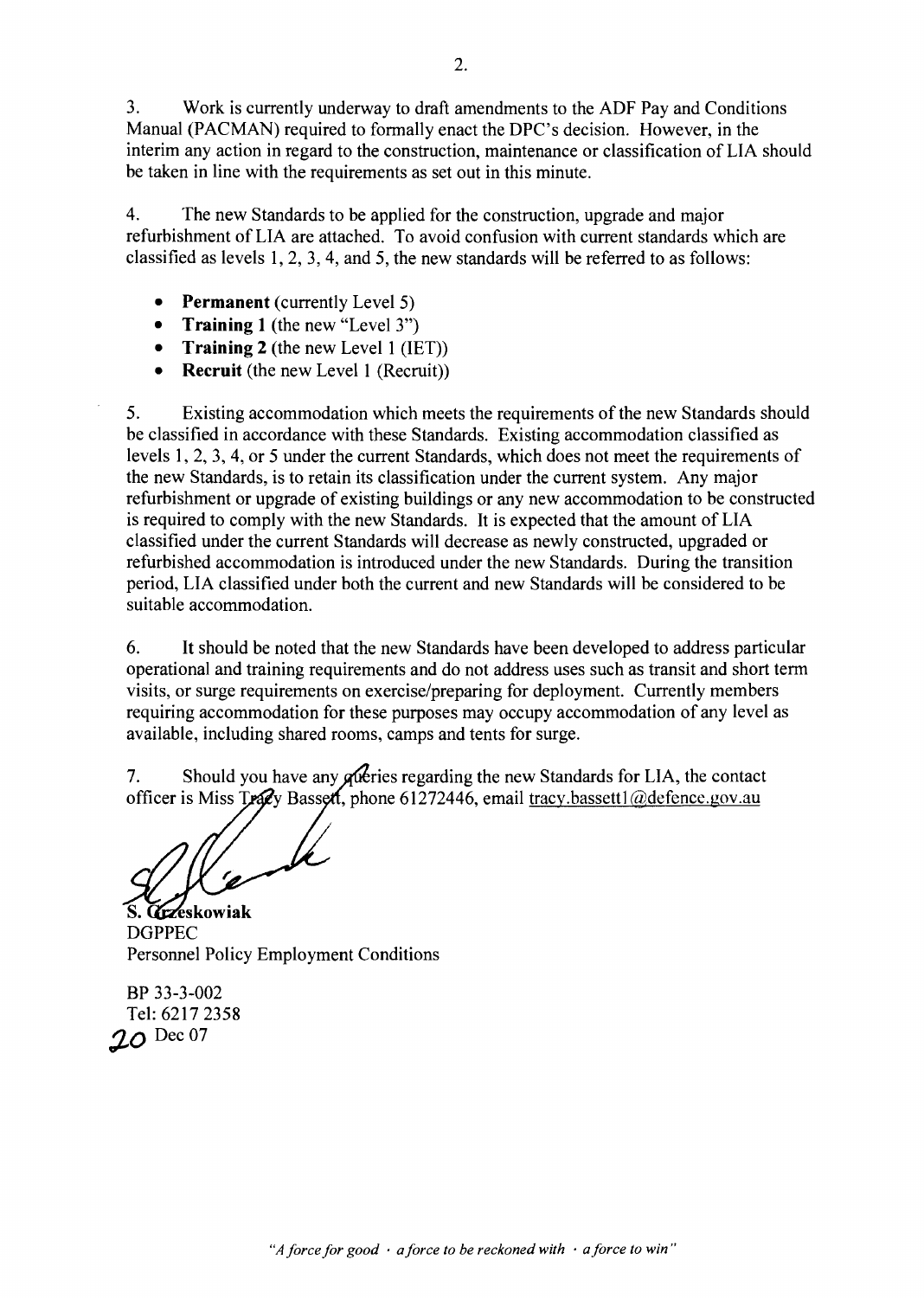## **Living-in Accommodation Standard Permanent (Permanent** & **Career Development Training greater than 6 Months)**

**General.** New construction should permit independent living styles for long-term living-in personnel and provide secure storage for personal possessions and undercover accommodation for one private vehicle. Personal living space is to be provided on the basis of sole-occupancy units. Space entitlement is to be measured to the inside face of external walls and is inclusive of built-in furniture and fittings but exclusive of stairwells, external landings, external access ways, fire escapes and connecting walkways between buildings. Personal living space entitlements by rank group are as follows:

| $\bullet$ | <b>Other Ranks</b>       | 24 square metres. |
|-----------|--------------------------|-------------------|
| $\bullet$ | SNCO and Junior Officers | 30 square metres. |
|           | Senior Officers          | 39 square metres. |

**Ensuite.** Each sole-occupancy unit is to include an ensuite with enclosed shower, vanity basin with bench top and mirror over, and toilet.

**Food Preparation Facilities.** Each sole-occupancy unit is to include limited food preparation facilities including:

- **A** stainless steel sink and kitchen bench unit with appropriate cupboard space.
- Space for a microwave oven.
- Space for a 140 litre refrigerator.

Furnishings Fixtures and Equipment (FFE). Each sole occupancy unit is to include the following:

- Built in Robe.
- Storage cupboard.
- Wall mounted <sup>3</sup>/<sub>4</sub> height mirror.
- Picture rail.
- Wall-mounted pin-board.
- Loose furniture as follows:
	- Microwave oven.
	- 140 litre refrigerator.
	- Bed and mattress.
	- Desk and chair.
	- Lounge chairs x 2.
	- Chest of drawers.
	- Bedside table x 2.
	- Bookcase with adjustable shelves.
	- Coffee table.
	- Kitchen tidy.
	- Outdoor table and two chairs.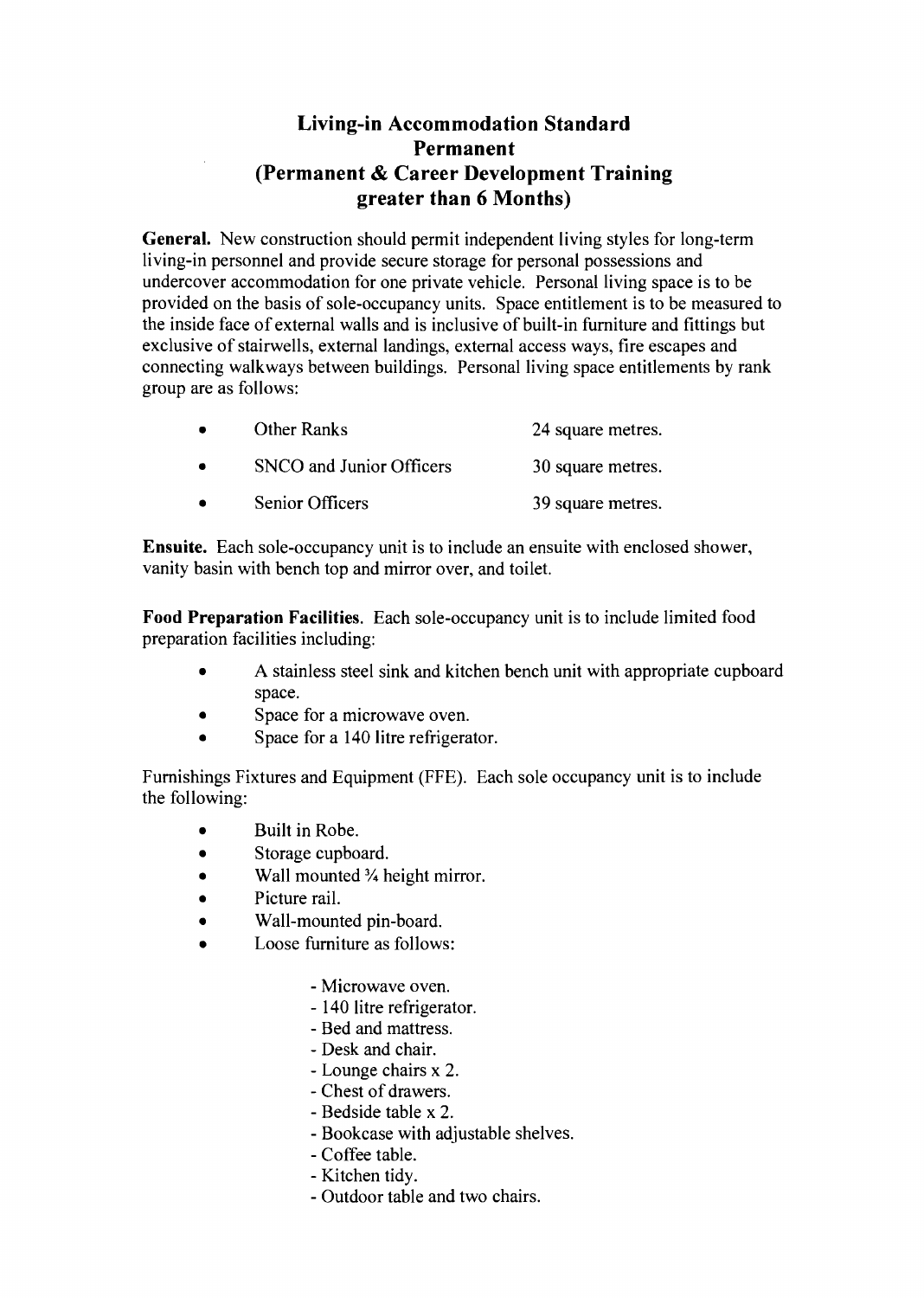**Loose Furniture.** Provisioning of loose furniture will be based on assessed demand noting Members Without Dependents (MWOD) are now entitled to full removals. Where possible, furniture is to be loose, rather than fixed, to permit flexibility in room layout to suit individual taste. Initial provision of new loose furniture in new facilities is the responsibility of the DEO. Management and control of loose furniture, including purchase of replacement loose furniture and maintenance of inventories, is the responsibility of DSG. (Policy issues relating to MWOD full or partial removal entitlements, furnishing options, lifestyle choices and overflow storage need review.)

**Laundry Facilities.** These are to be provided on a scale of one per four persons with a net usable area of 10 square metres. Each laundry facility is to include two ironing boards, a bench, laundry tub, heavy-duty washing machine and heavy-duty dryer.

**Balconies.** A balcony or patio of 6-8 square metres is to be provided for each soleoccupancy unit.

**Car Parking.** MWOD are to be provided with an undercover car parking space of 18 square metres, either in an undercroft or free-standing carport, depending upon the configuration of the LIA blocks. A basic facility incorporating minor vehicle servicing and maintenance facilities is to be provided adjacent to private vehicle parking areas together with a secure compound for trailers, boats, vans, etc.

**Lock-up Storage.** MWOD are to be provided with an individual lock-up storage area of at least 3 square metres for the storage of personal items. The storage areas are to be located adjacent to the car-parking space, in whatever configuration is provided.

**Siting.** Accommodation units are to be grouped in precincts by rank group. Where possible, physical and visual separation should be provided.

**Covered Walkways.** Within each residential precinct, a covered walkway is to link each accommodation building to its respective mess facility.

**Access.** Accommodation blocks are to be accessible to pedestrian, bicycle and vehicular traffic.

**Orientation.** Accommodation blocks are to be oriented to optimise natural ventilation and thermal comfort.

**Noise Intrusion.** LIA is to be designed to minimise airborne or outside noise intrusion and sound transference between rooms. Construction of LIA should meet the Australian Standard 2021 -2000 *Acoustics -Aircraft Noise Intrusion* - *Building Siting and Construction,* Table *3.3: Indoor design sound levels for determination of aircraft noise reduction (houses, home units, flats)*, and with Australian Standard 2 107-2000 *Acoustics* - *Recommended design sound levels and reverberation times for building interiors,* Table 1 *Recommended design sound levels for different areas of occupancy in buildings.* No accommodation is to be sited within the ANEF 25 contour.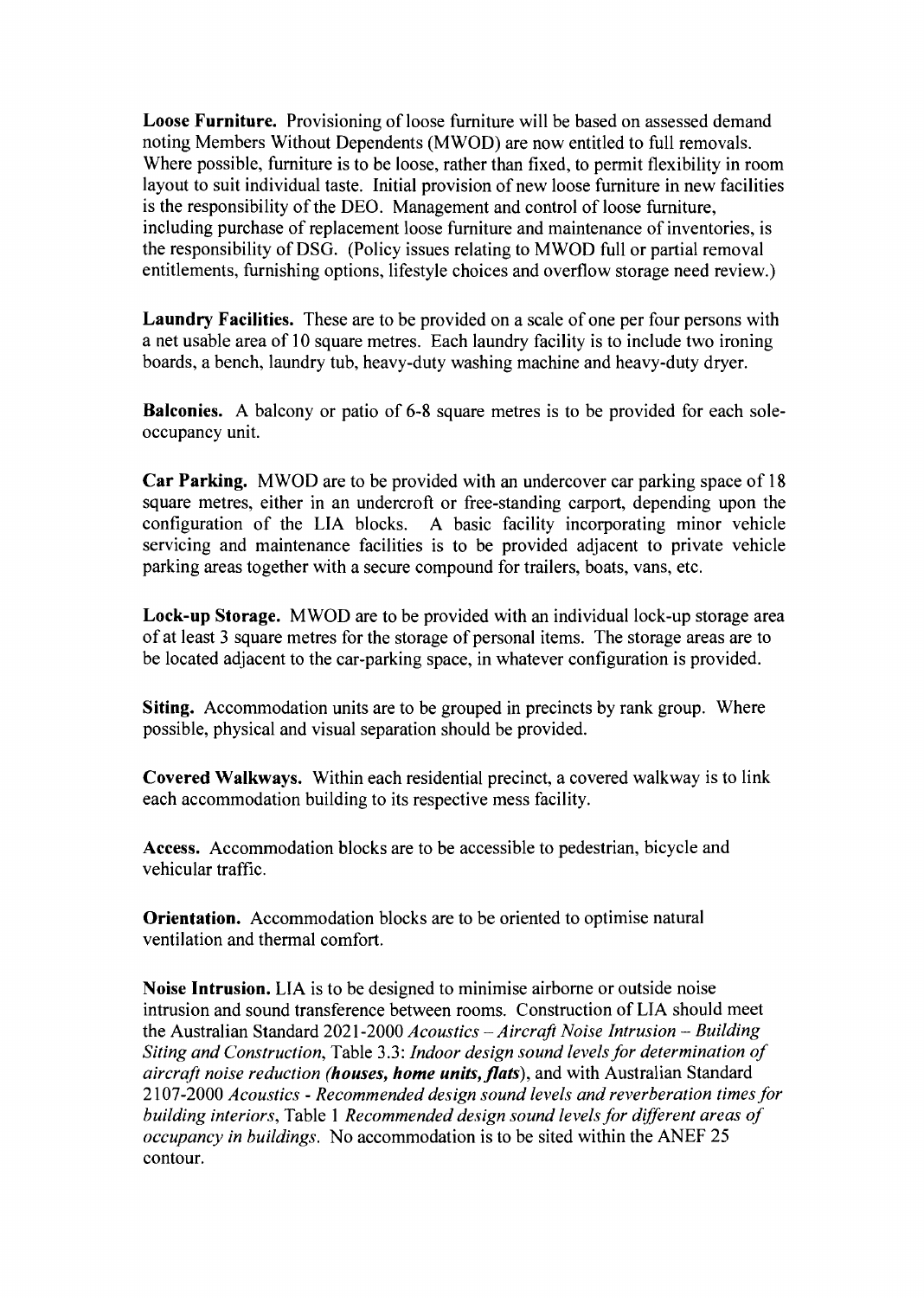**Fire Protection.** Fire protection and detection systems are to meet the requirements of the Building Code of Australia (BCA) and the Defence Manual of Fire Protection Engineering (MFPE).

**Heating Ventilation and Air Conditioning (HVAC).** HVAC provisioning is to match community standards for the particular region and might include evaporative air cooling, air conditioning, ceiling fans, heating, etc. Actual system selection is to be based on life-cycle costing analysis. Maximum use is to be made of passive measures such as solar orientation and natural cross-flow ventilation.

**Television.** MATV connections are to be provided to each accommodation unit from a reticulated MATV network.

**Data Access.** Each LIA unit is to be provided with restricted level data access to the Base Area Network for training and education purposes. The data network should also permit Internet and Intranet access.

**Telephones.** Each LIA unit is to be provided with a telephone outlet to permit connection to external telecommunication carrier services (to be arranged by the occupant if required).

**Miscellaneous.** Suitable external and internal waste bins are to be provided. Openair clothes drying facilities are to be provided.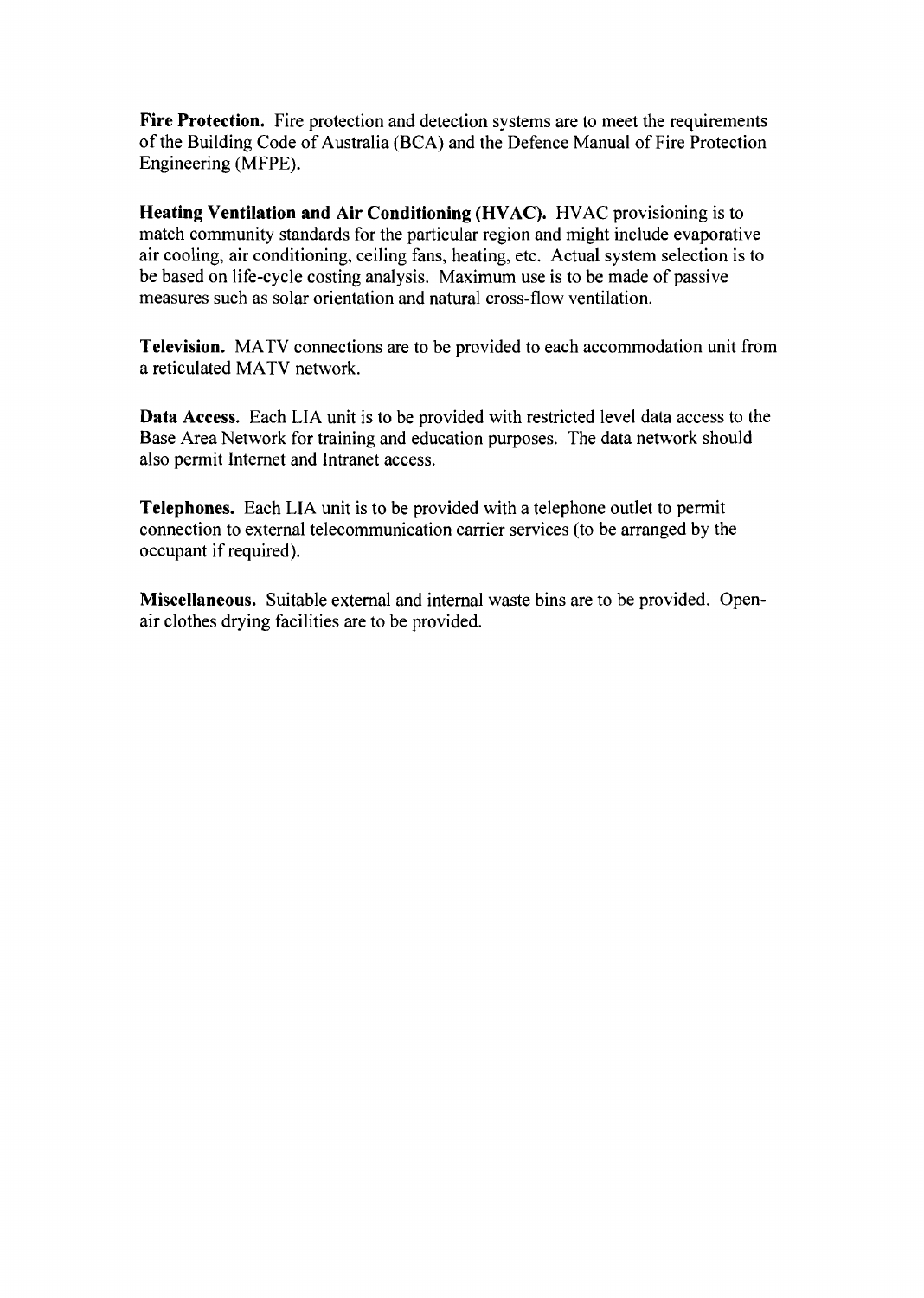## **Living-In Accommodation Standard Training 1 (Officer Cadet, Air Force** & **Army IET excluding Infantry, Career Development Training less than 6 Months)**

#### **General.**

This Standard is applicable to the construction and major refurbishment/upgrade of Level 3 Living-in Accommodation from (date). Level 3 Living-in Accommodation constructed prior to this date which has not undergone a major refurbishment/upgrade from (date) will be classified in accordance with Annex 7.H in Chapter 7 of the ADF Pay and Conditions Manual (PACMAN).

In accordance with the provisions in PACMAN Chapter 7, Part 3, Division 1, Clause 7.3.11A, Level 3 Living-in Accommodation (LIA) is to be provided for members who live-in for the following reasons:

- They are undertaking a period of initial employment training in the Army or Air Force (exception: initial employment training in the Infantry Corps of the Army).
- They are undertaking career development training for less than six months.
- They are undertaking officer cadet training.

The aim of Level **3** LIA is to provide a semi-regulated environment to assist in enhancing esprit de corps, close peer support, social interaction and teamwork, providing ample opportunities for networking and general discussion on the course subjects. At the same time it allows members some flexibility and provides for private independent study.

**Room Size.** Room size includes that personal living space provided by an individual occupancy studyhedroom. Room size is to be measured from the inside face of the external room walls. The measurement is to be inclusive of internal furniture and fittings but should not include bathroom facilities, hallways, common room, stairwells, external landings, external access ways, fire escapes and connecting walkways between buildings. Minimum room size entitlement for all rank groups is 15 square metres. The room size must not exceed 18 square metres.

**Furnishings, Fixtures and Equipment (FFE).** Each individual occupancy study/bedroom is to include the following:

- Built in Wardrobe (including shelves/drawers) minimum depth 60cm x  $\bullet$ minimum width 1 metre
- Storage cupboard  $\bullet$
- Wall mounted <sup>3</sup>/<sub>4</sub> height mirror  $\bullet$
- Towel Rail
- Bed and mattress
- Bedside Table  $\bullet$
- A minimum of two double general purpose power outlets
- Study area which includes: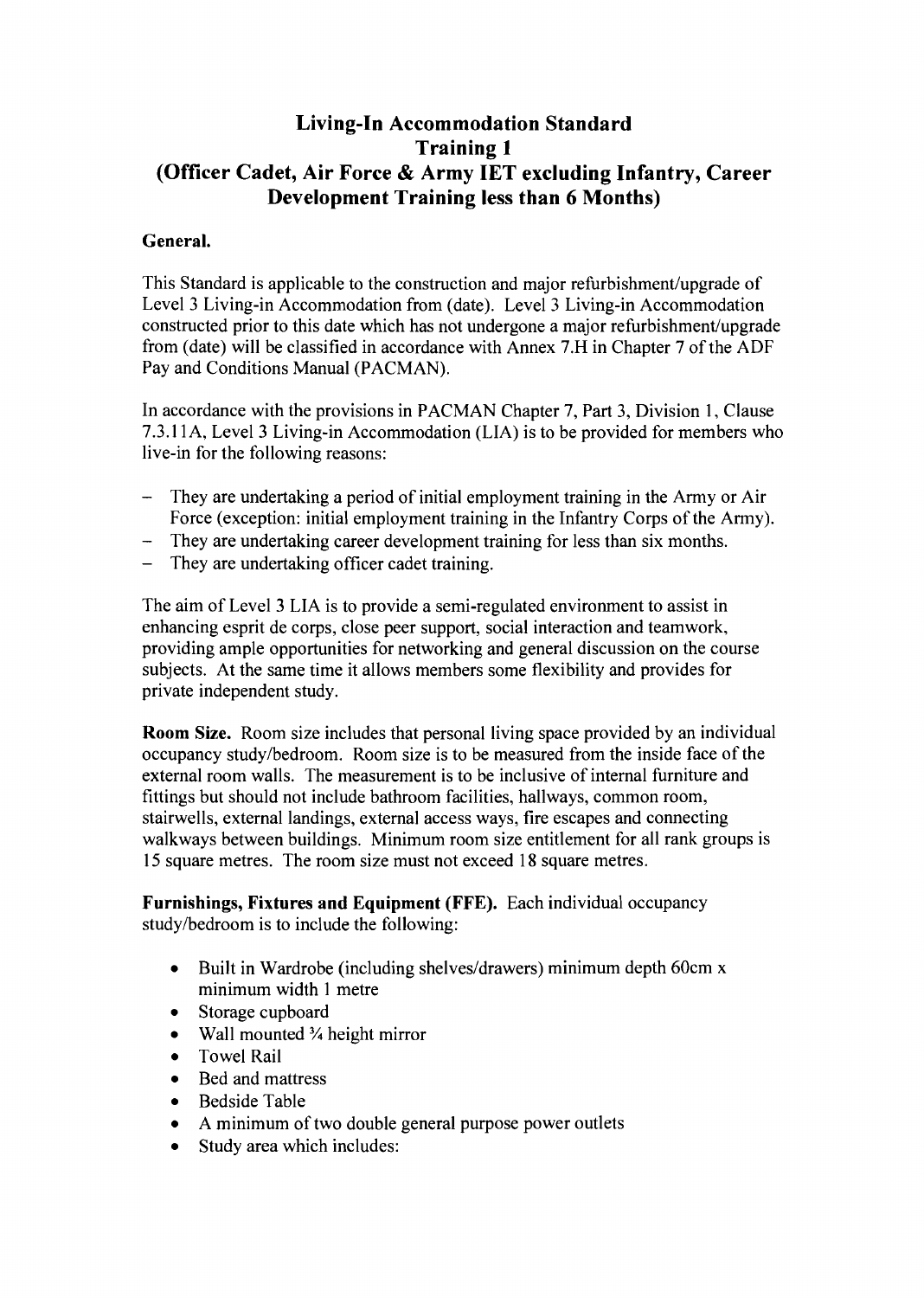- o Desk (Desk should be of sufficient size to accommodate at least a desktop computer and other work papers/books and open A4 size manuals)
- o Ergonomic Chair
- $\circ$  Desk lamp/light
- o Minimum of 3 meters shelf space
- o Wall mounted pin-board
- o Waste paper bin

**Data Access.** Each individual occupancy study/bedroom should be provided with a dual telephone outlet to permit connection of telephone/internet. Where possible, each individual occupancy studylbedroom should be provided with data access to the Base Area Network and/or Intranet when required specifically for Defence study/training purposes.

**Bathroom Facilities.** Bathroom facilities are to be provided as either:

a. Shared bathroom facilities at the ratio of a maximum of 1 to every 4 members. Shared bathroom facilities may be provided as separate bathrooms (eg in condominium style units) or collocated on each floor; or

b. Individual ensuite bathrooms. Ensuite bathrooms are only to be provided where they do not impact on Service training/operational requirements and are cost effective.

Bathroom facilities are to be designed to permit use by both male and female and include a toilet, shower, and vanity basin with bench top and mirror over. Provision should be made for soap containers and towels. Showers and toilets in share bathroom facilities are to be separately and fully enclosed to allow privacy and individual/separate use.

**Lock-up Storage.** Members are to be provided with an individual lock-up storage area of a size suitable for the storage of personal and/or kit items including service issue trunk and field pack. The members storage area is to be located in the same building as the member's room, preferably as close to the members individual studylbedroom as practicable.

**Common Room.** Common rooms are to be collocated on the same floor/wing as individual study bedrooms. One common room is to be provided for no less than 4 and no more than 8 individual study bedrooms. Common rooms are to be a minimum size of 15 square metres (excluding food preparation/kitchenette facilities). Size will vary depending on the number of collocated study bedrooms.

Each common room is to include the following sufficient for the number of members in collocated study bedrooms:

- $\bullet$  Lounge suite/chairs
- Coffee Table
- Table and chairs
- MATV outlet from a reticulated MATV network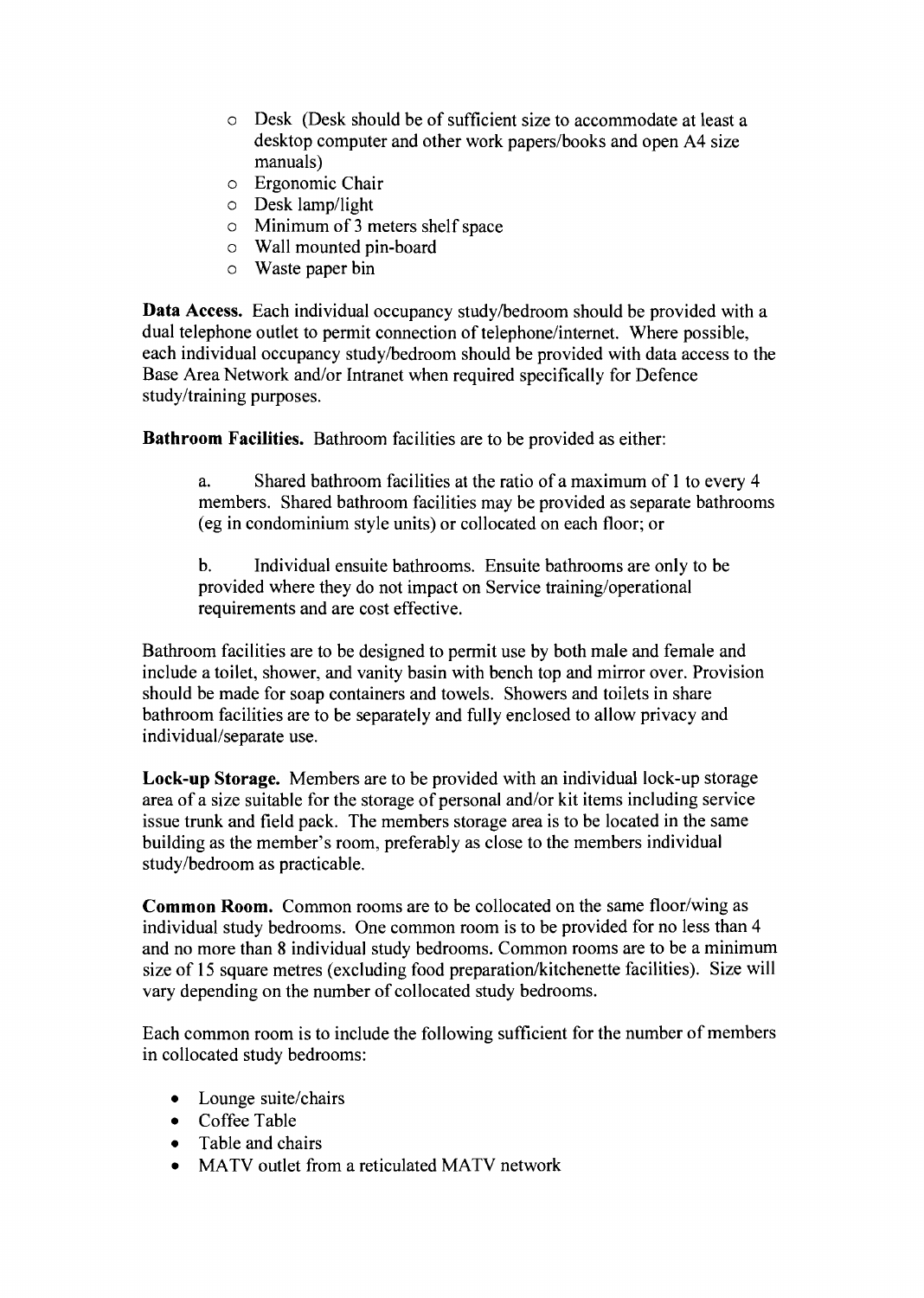**Food Preparation/Kitchenette Facilities.** Each common room is to include limited food preparation/kitchenette facilities including:

- A stainless steel sink and kitchen bench unit with appropriate cupboard space.  $\bullet$
- $\bullet$ Water purifier ('Billi' style or similar) providing hot and chilled water.
- Sufficient space for a microwave oven  $\bullet$
- Sufficient space for a refrigerator (minimum size 300 litres)  $\bullet$
- Microwave oven  $\bullet$
- $\bullet$ Refrigerator (minimum size 300 litres)

**Laundry Facilities.** Laundry facilities are to be provided on a scale of one heavy duty washing machine, one heavy duty dryer and one ironing board for every four members. Each laundry area is to include a bench and laundry tub. Open-air clothes drying facilities should be provided where possible. Laundry facilities may be provided either separately (e.g. in condominium style units) or grouped at a central location.

**Telephones.** Access should be provided to a public telephone within the vicinity of the accommodation block/mess.

**Car Parking.** Members are to be provided with a communal car parking area within the vicinity of and with easy access to their living-in accommodation. Car parking may be covered or uncovered.

**Siting.** Accommodation rooms are to be grouped in precincts by rank group. Where possible, physical and visual separation should be provided.

**Access.** Subject to security requirements, accommodation blocks are to be accessible to pedestrian, bicycle and vehicular traffic (e.g. for loading/unloading and servicing of the accommodation blocks)

**Orientation.** Accommodation block are to be oriented to optimise natural ventilation and thermal comfort and to maximise solar passive design principles.

**Noise Intrusion.** LIA is to be designed to minimise airborne or outside noise intrusion and sound transference between rooms. Construction of LIA should meet the Australian Standard 2021-2000 *Acoustics - Aircraft Noise Intrusion - Building Siting and Construction,* Table 3.3: *Indoor design sound levels for determination of aircraft noise reduction (hotels, motels, hostels)*, and with Australian Standard 2107-2000 *Acoustics* - *Recommended design sound levels and reverberation times for building interiors,* Table 1 *Recommended design sound levels for different areas of occupancy in buildings.* No accommodation is to be sited within the ANEF 25 contour.

**Fire Protection.** Fire Protection and detection systems are to meet the requirements of the Building Code of Australia (BCA) and Defence Manual of Fire Protection Engineering (MFPE).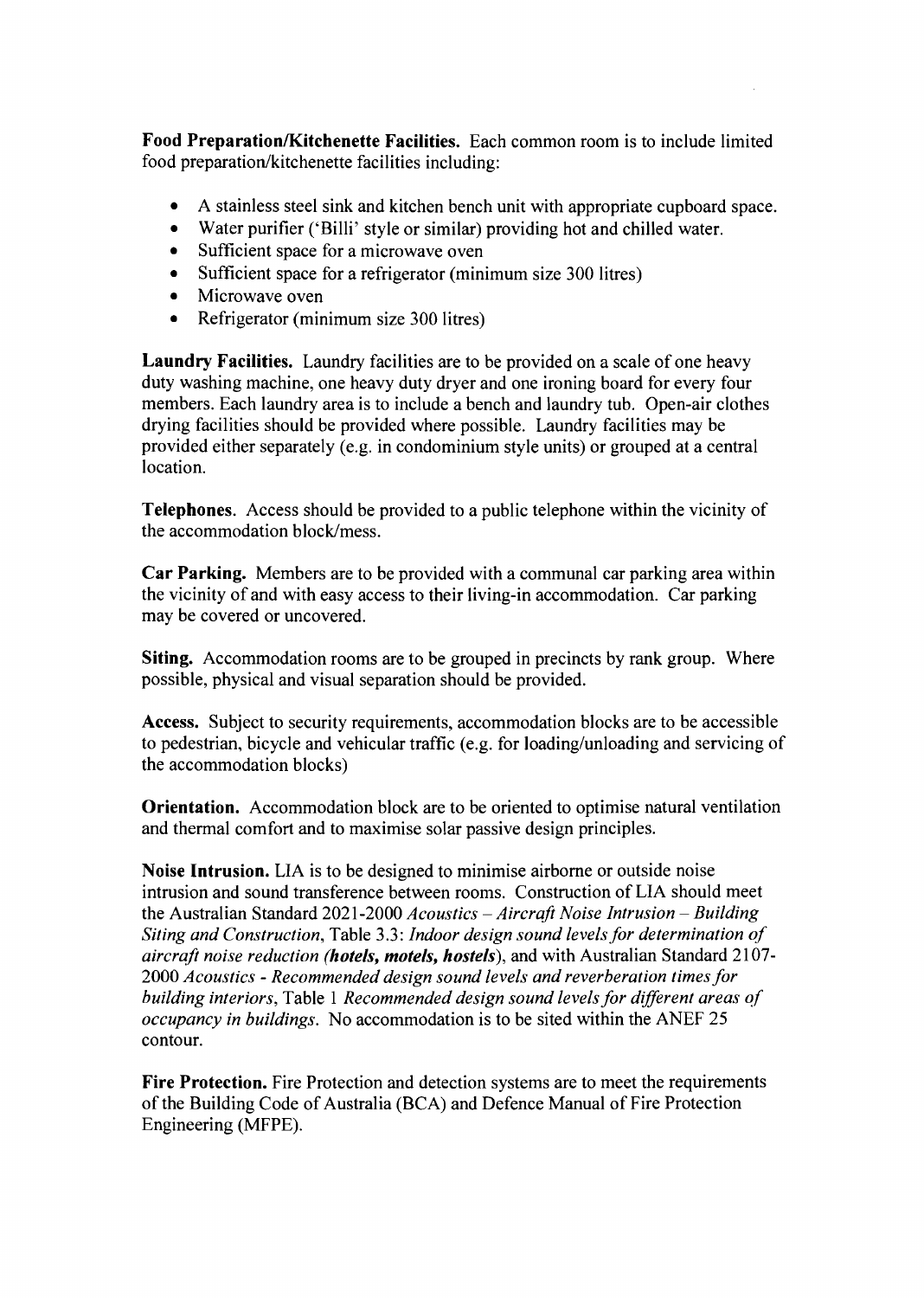**Heating, Ventilation and Air Conditioning (HVAC). HVAC** provisioning is to match community standards for the particular region and might include evaporative air cooling, air conditioning, ceiling fans, heating etc. Actual system selection is to be based on life-cycle costing analysis, building design, noise intrusion, and location/region and to take into consideration the requirement for an environment which will maximise member efficiency and effectiveness during training. Maximum use is to be made of passive measures such as solar orientation and natural cross-flow ventilation.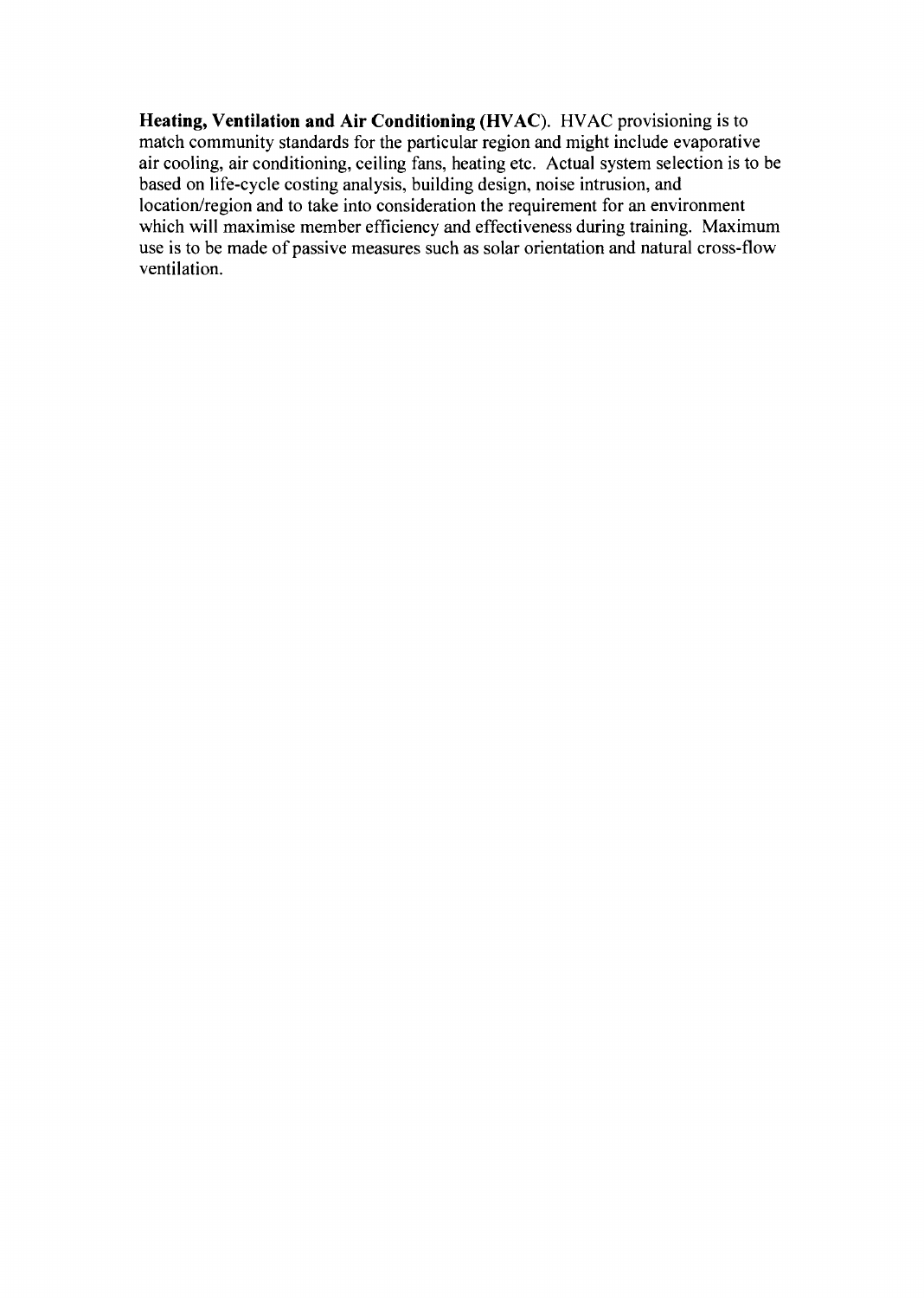## **Living-in Accommodation Standard Training 2 (Navy Category School Training and Infantry IET)**

#### **General.**

This Standard is applicable to the construction and major refurbishment/upgrade of Level 1 Living-in Accommodation for the purpose of Navy Category School and initial employment training (IET) in the Infantry Corps of the Army from (date). Level 1 Living-in Accommodation constructed prior to this date which has not undergone a major refurbishment/upgrade from (date) will be classified in accordance with the Annex 7.H in Chapter 7 of the ADF Pay and Conditions Manual (PACMAN).

In accordance with the provisions in PACMAN Chapter 7, Part 3, Division 1, Clause 7.3.11A, Level 1 Living-in Accommodation (LIA) is to be provided for members who live-in for the following reasons:

- They are undertaking Navy category school training
- They are undertaking a period of initial employment training in the Infantry Corps of the Army

This type of accommodation provides a controlled environment conducive to regulation, requiring a high degree of teamwork and peer support with some emphasis on directed self discipline. It offers high exposure to service culture, ethos and esprit de corps.

**Room Size.** Dormitory style room with a minimum of 2 and maximum of 4 members per room. Room size should be sufficient to accommodate the Furnishings, Fixtures and Equipment listed below.

**Furnishings, Fixtures and Equipment (FFE).** Each member is to be provided with the following items:

- Wardrobe (including shelves/drawers)
- Bed  $\bullet$
- Desk
- Ergonomic Chair
- Sufficient storage space for kit items including Service issue trunk and field  $\bullet$ pack

**Bathroom/Ablution Facilities.** Medium density bathroom/ablution facilities are to be provided on the ratio of 1 to every 4 members. Bathroom/ablution facilities are to be designed to permit use by both male and female and include a toilet, shower, and vanity basin with bench top and mirror over. Provision should be made for soap containers and towels. Bathroom/ablution facilities are to be separately and fully enclosed (e.g. cubicle style) to allow privacy.

**Common Room.** Common rooms are to be located on each floor/wing. One common room is to be provided at a minimum ratio of 1 for every 16 members.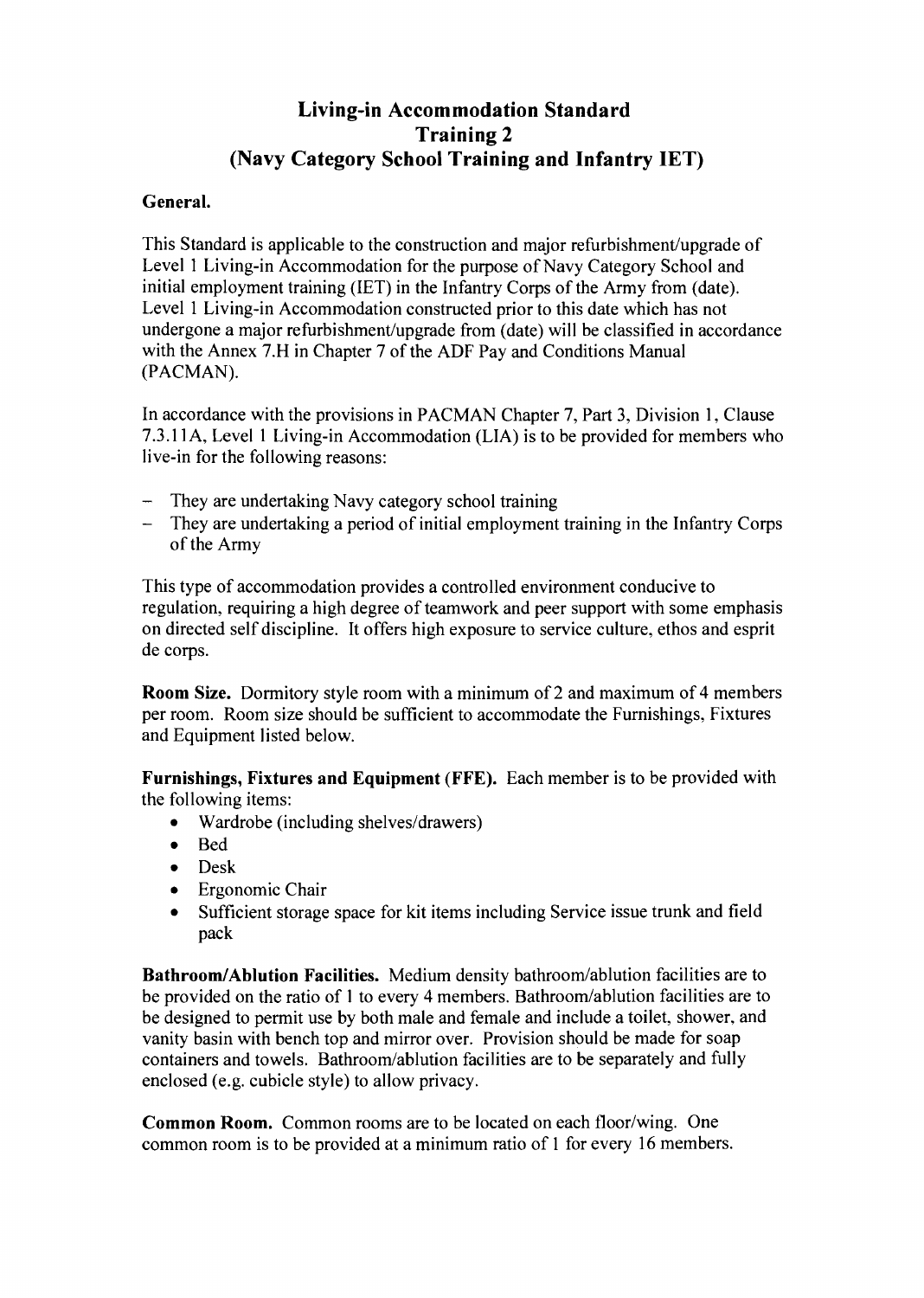Common rooms are to be a minimum size of 25 square metres (excluding food preparation/kitchenette facilities).

Each common room is to include the following sufficient for the number of members to utilise the area:

- $\bullet$  Lounge suite/chairs
- Coffee Table
- Table and chairs  $\bullet$

**Food PreparationJKitchenette Facilities.** Each Common Room is to include limited food preparation/kitchenette facilities including:

- A stainless steel sink and kitchen bench unit with appropriate cupboard space.  $\bullet$
- Water purifier ('Billi' style or similar) providing hot and chilled water.
- Sufficient space for a microwave oven
- Sufficient space for a refrigerator (minimum size 300 litres)
- Microwave oven  $\bullet$
- Refrigerator (minimum size 300 litres)  $\bullet$

**Laundry Facilities.** Laundry facilities are to be provided on a scale of one heavy duty washing machine, one heavy duty dryer and one ironing board for every four members. Each laundry area is to include a bench and laundry tub. Open-air clothes drying facilities should be provided where possible.

**Telephone.** Members should be provided with access to a public telephone within the vicinity of their living-in accommodation.

**Car Parking.** Members are to be provided with a communal car parking area within the vicinity of their living-in accommodation.

**Siting.** Accommodation rooms are to be grouped in precincts by rank group. Where possible, physical and visual separation should be provided.

**Access.** Subject to security requirements, accommodation blocks are to be accessible to pedestrian, bicycle and vehicular traffic (e.g. for loading/unloading and servicing of the accommodation blocks).

**Orientation.** Accommodation block are to be oriented to optimise natural ventilation and thermal comfort and to maximise solar passive design principles.

**Noise Intrusion.** LIA is to be designed to minimise airborne or outside noise intrusion and sound transference between rooms. Construction of LIA should meet the Australian Standard 2021-2000 *Acoustics - Aircraft Noise Intrusion - Building Siting and Construction,* Table 3.3: *Indoor design sound levels for determination of aircraft noise reduction (hotels, motels, hostels)*, and with Australian Standard 2107-2000 *Acoustics* - *Recommended design sound levels and reverberation times for building interiors,* Table 1 *Recommended design sound levels for different areas of occupancy in buildings.* No accommodation is to be sited within the ANEF 25 contour.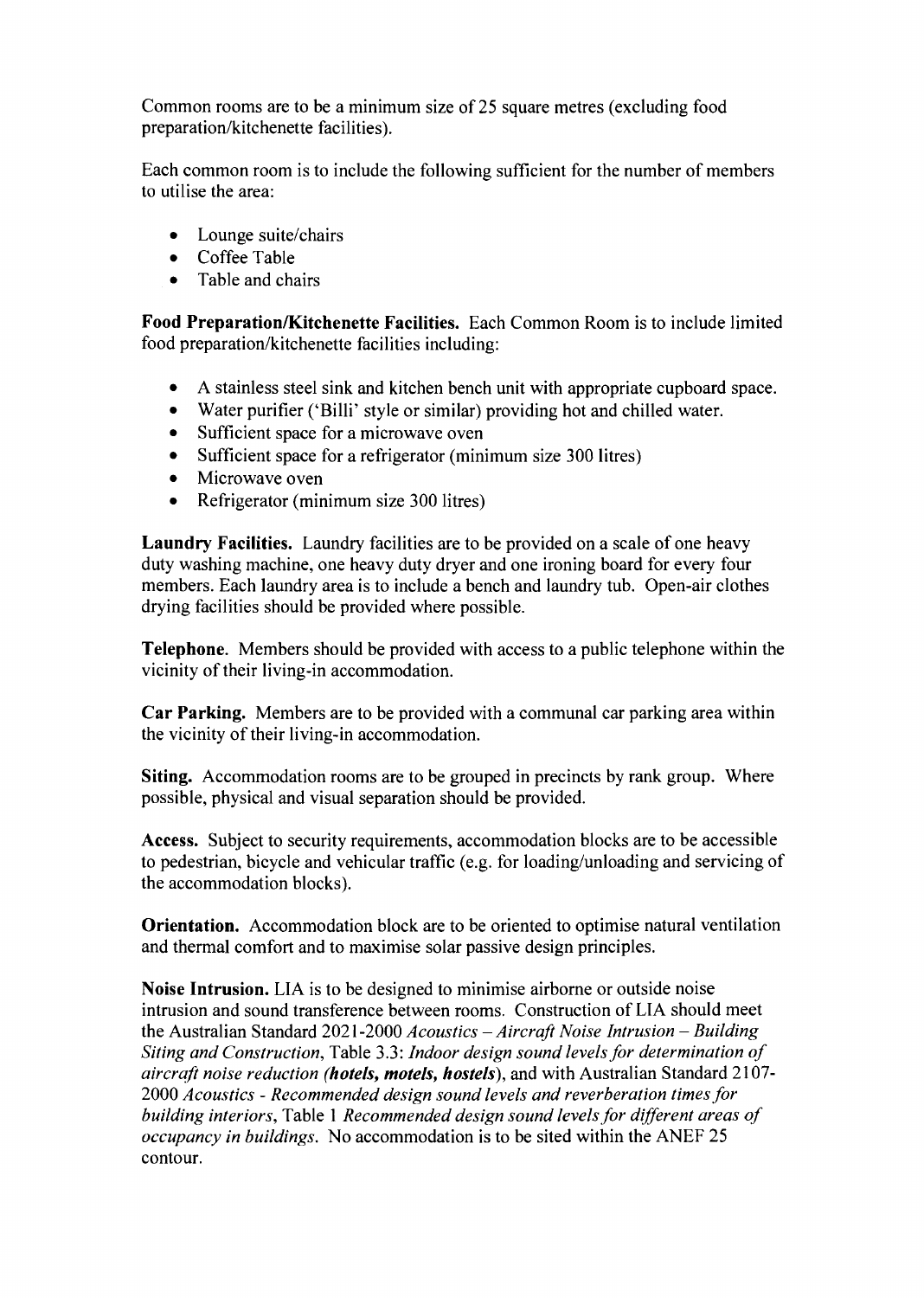Fire Protection. Fire Protection and detection systems are to meet the requirements of the Building Code of Australia (BCA) and Defence Manual of Fire Protection Engineering (MFPE).

Heating, Ventilation and Air Conditioning (HVAC). HVAC provisioning is to match community standards for the particular region and might include evaporative air cooling, air conditioning, ceiling fans, heating etc. Actual system selection is to be based on life-cycle costing analysis, building design, noise intrusion, and location/region and to take into consideration the requirement for an environment which will maximise member efficiency and effectiveness during training. Maximum use is to be made of passive measures such as solar orientation and natural cross-flow ventilation.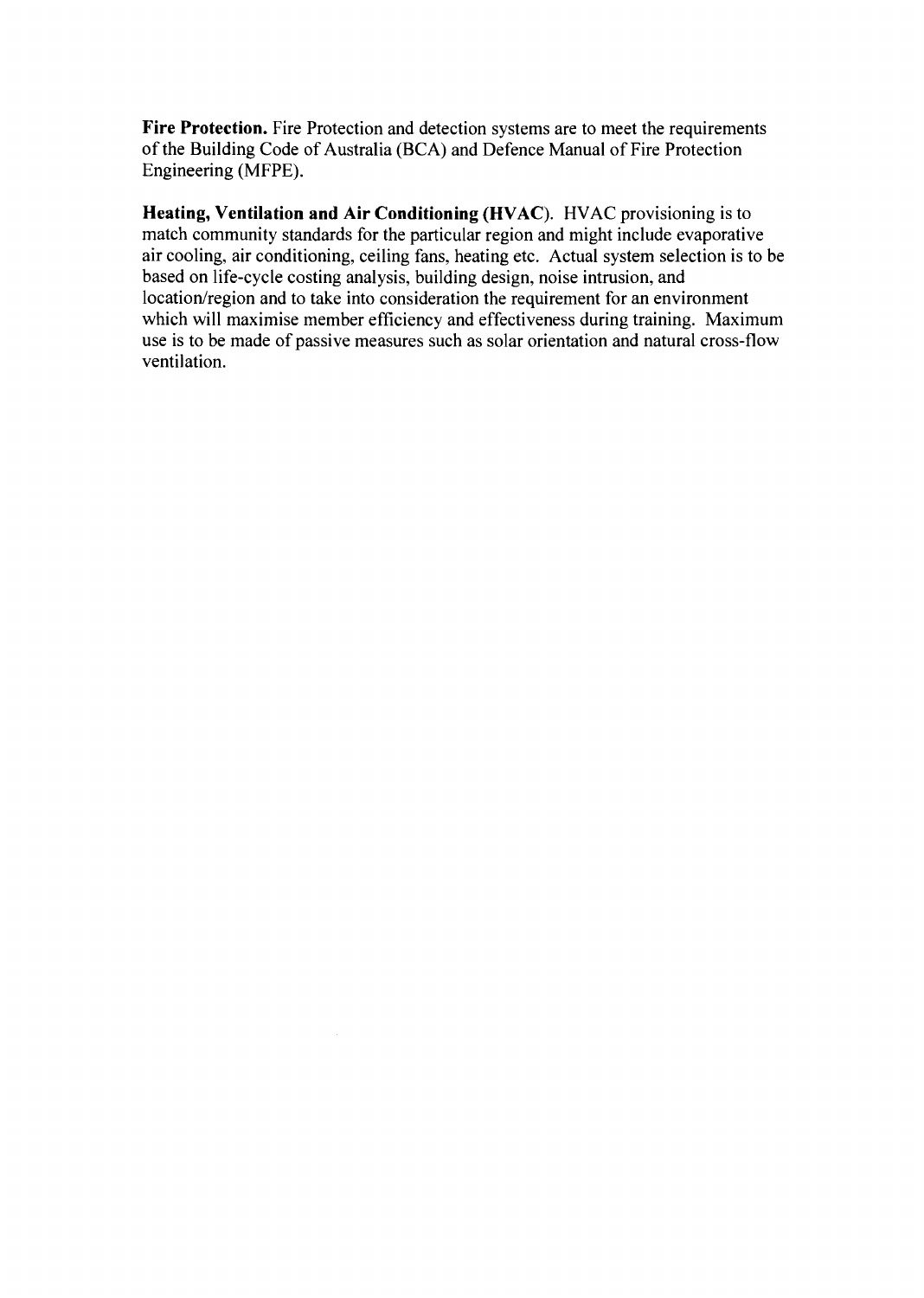# **Living-In Accommodation Standard Recruit**

#### **General.**

This Standard is applicable to the construction and major refurbishment/upgrade of Level 1 Living-in Accommodation for the purpose of basic recruit training from (date). Level 1 Living-in Accommodation constructed prior to this date which has not undergone a major refurbishment/upgrade from (date) will be classified in accordance with Annex 7.H in Chapter 7 of the ADF Pay and Conditions Manual (PACMAN).

In accordance with the provisions in PACMAN Chapter 7, Part 3, Division 1, Clause 7.3.11A, Level 1 Living-in Accommodation (LIA) is to be provided for members who live-in for the following reasons:

- They are a normal entry recruit during basic recruit training (related information: Item 1 of Part A of Schedule 8 to DFRT Determination No 6 of 1992, Salaries.)

This type of accommodation provides a closely controlled environment conducive to regulation, requiring a high degree of teamwork and maximum peer support. It offers minimal external distraction and maximum exposure to service culture, ethos and esprit de corps.

**Room Size.** Dormitory style room with a minimum of 4 recruits per room. Room size should be sufficient to accommodate the Furnishings, Fixtures and Equipment listed below.

**Furnishings, Fixtures and Equipment (FFE).** Each recruit is to be provided with the following items:

- Wardrobe (including shelves/drawers)  $\bullet$
- $\bullet$ Bed
- Desk  $\bullet$
- Ergonomic Chair  $\bullet$
- $\bullet$ Sufficient storage/space for kit items including Service issue trunk and field pack.

Bathroom/Ablution Facilities. Medium/high density bathroom/ablution facilities are to be provided on the ratio of 1 to every 4 recruits. Bathroom/ablution facilities are to be designed to permit use by both male or female and include a toilet, shower, and vanity basin with bench top and mirror over. Provision should be made for soap containers and towels. Bathroom/ablution facilities are to be separately and fully enclosed (e.g. cubicle style) to allow privacy.

**Common Room.** Common rooms are to be located on each floor/wing. One common room is to be provided at a minimum ratio of 1 for every 16 recruits. Common rooms are to be a minimum size of 25 square metres (excluding kitchenette facilities).

Each common room is to include the following sufficient for the number of recruits to utilise the area:

- $\bullet$  Lounge suite/chairs
- Coffee Table
- Table and chairs

**Kitchenette Facilities.** Each Common Room is to include limited kitchenette facilities including:

- A stainless steel sink and kitchen bench unit with appropriate cupboard space.
- Water purifier ('Billi' style or similar) providing hot and chilled water.  $\bullet$